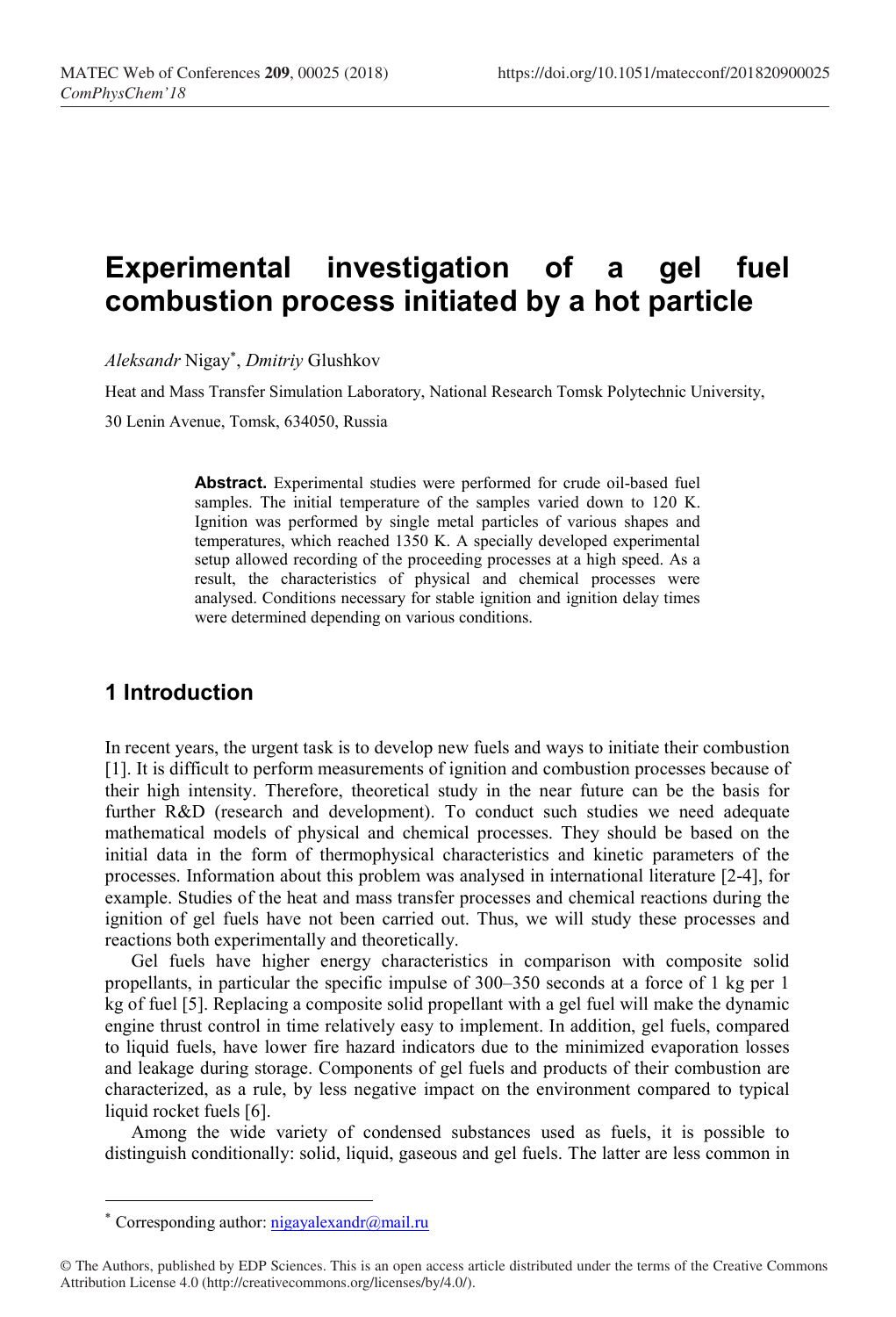practice. The reason for this is the lack of a general theory of ignition and combustion of such fuels in comparison with solid, liquid and gaseous condensed substances [7]. Physical and chemical processes occurring during ignition and combustion of solid, liquid and gaseous fuels are well studied. Mathematical models [8] have been developed to reliably predict the main characteristics and to use these results in the design of engines and power plants to optimize their functioning. Developing the theoretical foundations of energy technologies for combustion of gel fuels is impossible without basic research of ignition and combustion processes. The need for such studies is explained by the advantages of gel fuels in comparison with other types of condensed substances. Due to their semi-solid and semi-liquid state, these fuels combine advantages of both solid and liquid propellants.

The aim of this research is to define the thermophysical characteristics of gel fuel under various heating conditions.

## 2 Experimental investigation

Fig. 1 shows the scheme of the experimental setup, the main part of which is a tubular muffle furnace Nabertherm. The temperature range is 300–1500 K. In each series of experiments, the ceramic tube was heated to a given temperature. After its stabilization, the metal particle was placed in the center of the ceramic tube and heated for 10 min to the ambient temperature of the high-temperature environment. Uniform temperature distribution in the particle was achieved [9].





After that it was released to fall perpendicularly to the fuel surface into the metal vessel. The time of free fall of the hot particle in the air until the moment of contact with the fuel sample surface was about 50 ms.

The processes occurring during the induction period of the interaction of the hot particle with the fuel bed were recorded with high-speed camera Phantom v411. It characteristics are: 4200 frames per second at maximum resolution 1280×800 pixels; pixel size 20 μm; 12 bit depth. The exact contact time of the hot particle with the surface of fuel bed was automatically recorded by a high-speed camera. Trigger detected two moments: the contact between particle and fuel surface, and the flame appearance. The ignition delay time is the parameter of interest and is defined by the elapsed time between these two signals. The random error of delay time determination was calculated according to the results of the set of 10-15 experiments.

Experimental studies of the ignition process were performed at different fuel temperatures: 120, 260, and 290 K. Cooling of the fuel samples to minimum temperatures took place in several stages: preparation, freezer, liquid nitrogen and experiment.

The main characteristics of the fuel: density at 293 K 920 kg/m<sup>3</sup>; humidity 0.28 % mass.; ash content 0.78 % mass.; ignition temperature 491 K.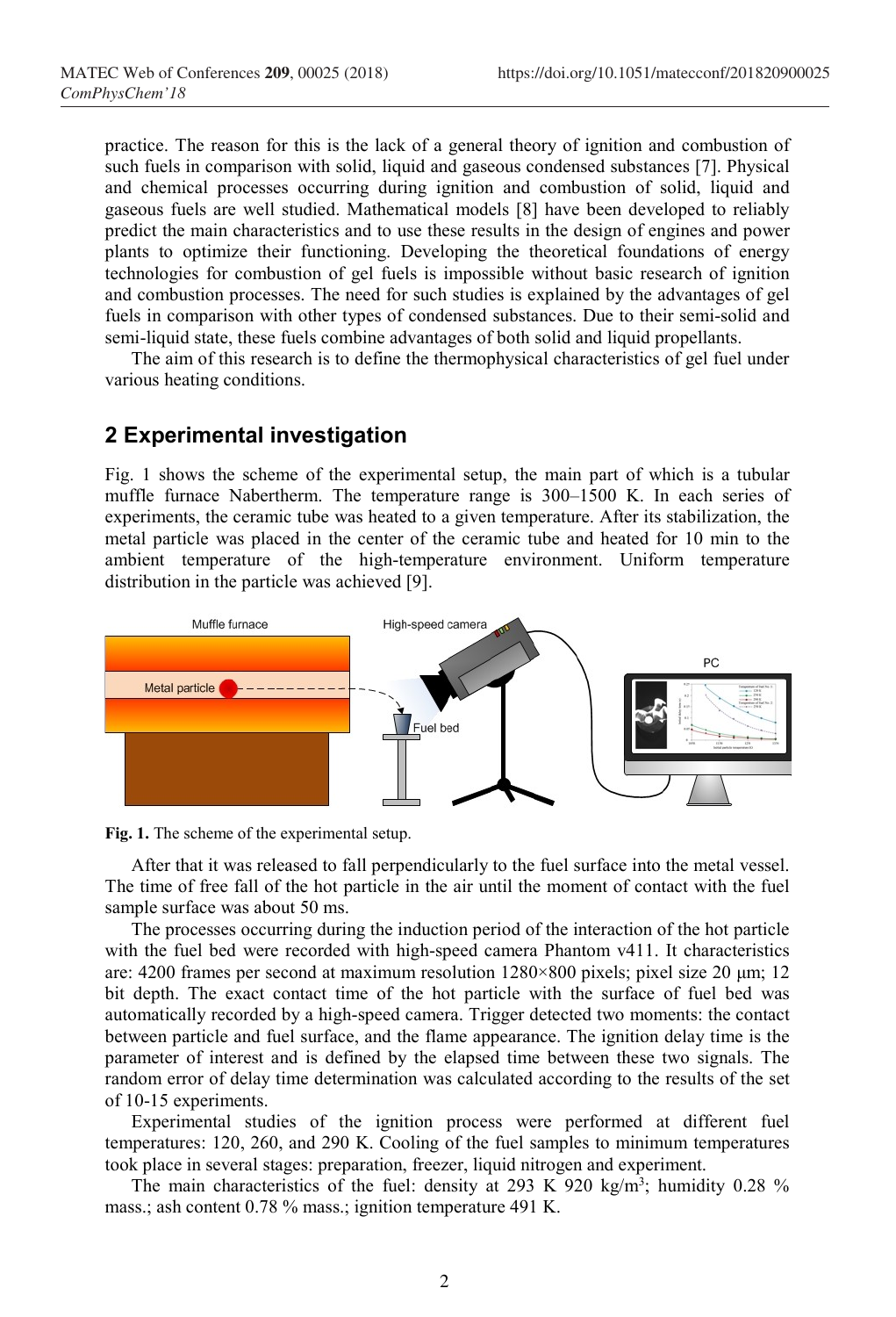#### 3 Results

As a result of the performed experimental research the basic regularities and characteristics of gel fuel ignition at local heating have been established. This paper studied the physical and chemical processes occurring during the time period from the moment of a hot metal particle contact with the fuel surface to the moment of flame appearance in the vicinity of a local heating source. A metal particle with a characteristic size of 10 mm was deposited inertly on the fuel surface. The temperature of the samples of gel fuel in different experiments was 120, 260, and 290 K. At the initial fuel temperature of 290 K, the hot particle was embedded in its surface layer to a depth of 4–6 mm. At lower fuel temperatures of 260 K the metal particle was embedded into the fuel surface layer to a depth from 3 to 5 mm. At fuel temperatures close to cryogenic values, the hot particle was not embedded into the fuel surface layer (Fig. 2) as a result of inertial deposition. Under such conditions, the fuel is in the solid state.



Fig. 2. Videogram of gel fuel ignition at an initial temperature of 120 K by a steel particle in the sphere shape of 10 mm in size at an initial temperature of 1350 K.

The ignition delay time of the gel fuel was set (Figs. 3, 4) at the variation of initial temperature of heating sources in the range of 1050–1350 K. Research was executed at different initial temperatures of fuel samples: 120, 260, and 290 K. Ignition sources were metal particles in the shape of sphere, disk, and parallelepiped with characteristic size of 10 mm.

It is established that under the conditions of the experiments, the initial temperature of the steel particle of 1050 K is the minimum temperature required for ignition of the gel fuel. At Tp<1050 K the fuel did not ignite. The energy of the local source was not enough for heating, melting, evaporation of the fuel, formation of a combustible gas mixture and its ignition. In this case, as a result of heating, the fuel melted and evaporated without further ignition. The particle was completely immersed in the liquid. The local heating source did not contact the combustible gas mixture. It did not heat up and, accordingly, did not ignite.

The found dependences  $td=f(Tp)$  (Figs. 3, 4) are close to linear at variation of the initial temperature of the hot particle in a wide range of Tp=1050–1350 K. The intensity of the transition process increases by less than 30% with a greater heat content of the energy source, characterized by its shape and initial temperature. The results of the study allow concluding that the main characteristic of gel fuel ignition at local heating is the minimum temperature of the particle necessary for combustion initiation. The increase in the initial temperature of the local energy source when exceeding the threshold conditions for fuel ignition had a negligible effect on the reduction of the ignition delay time (Figs. 3, 4) at moderately low (200–290 K) initial fuel temperatures.

At initial fuel temperatures close to cryogenic, the duration of the induction period increases 3–5 times (Fig. 4) in comparison with the values of moderately low (200–290 K)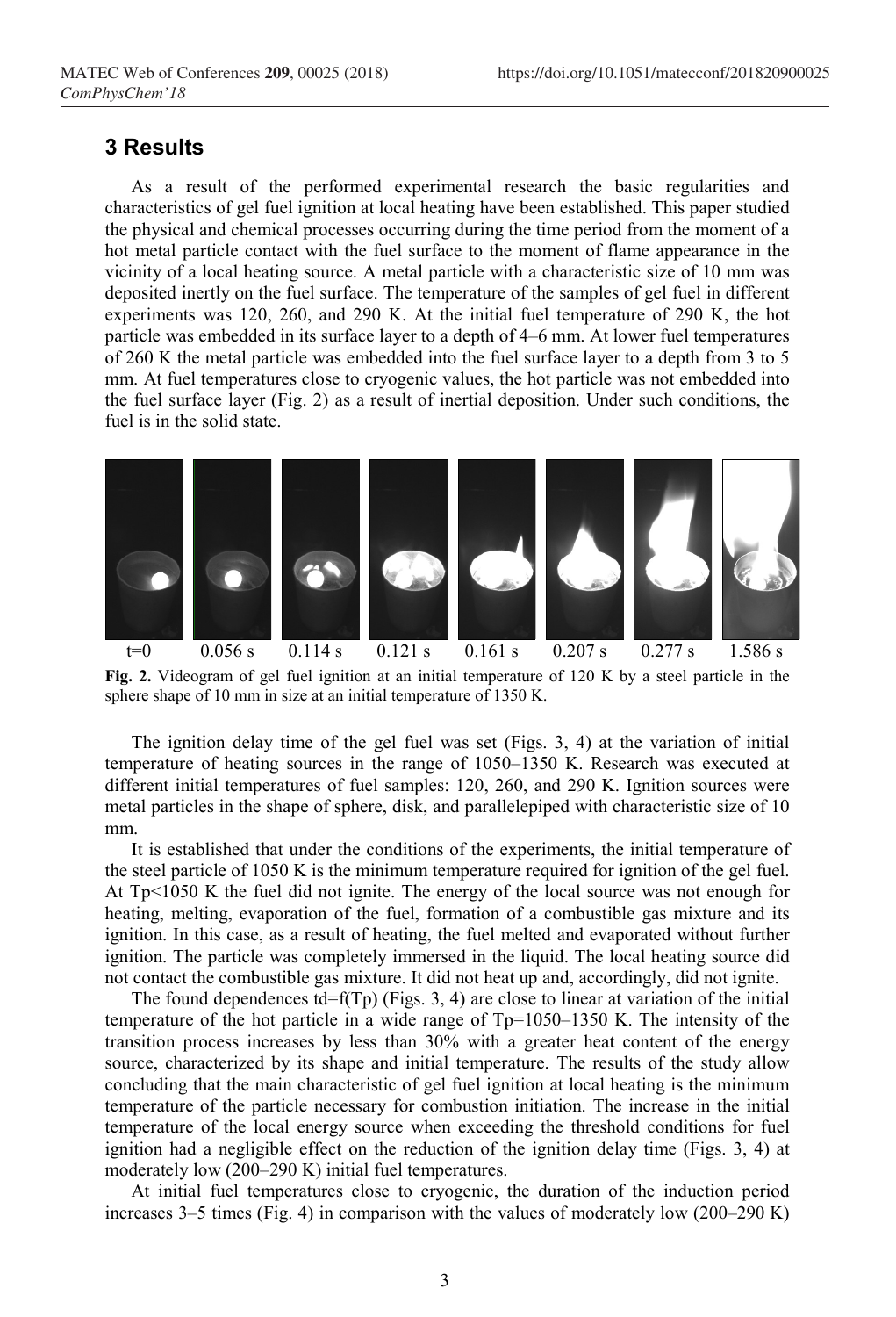temperatures. The obtained result is explained by rather significant influence of the stages of inert heating and fuel melting on the ignition delay times. In such conditions, large amounts of energy are required to initiate fuel combustion. Over time, due to heat transfer to the ambient medium, the temperature of the metal particle is significantly reduced. The cumulative effect of these interrelated processes is manifested in the increase of the ignition delay time.



Fig. 3. Ignition delay times for a gel fuel (at  $T0=250$  K) depending on the initial temperature of the steel particle in the shape of a sphere, a disk, or a parallelepiped of 10 mm in size.



Fig. 4. Ignition delay times for a gel fuel with dependence on the initial temperature of the 10 mm spherical steel particle.

### 3 Conclusions

1. Small size metal particles heated to high temperatures can be used as a source of stable ignition of gel fuels, even at the cryogenic initial temperatures of the fuel (120 K).

2. The size and shape of the local heating source almost did not affect the characteristics of the fuel ignition in the case of stable ignition. The main factor is the heat content of the local energy source.

3. To realize stable ignition of gel fuel at 120 K it is necessary for the initial temperature of a local heating source to be larger than 1050 K at its characteristic size about 10 mm.

This work was supported by the Russian Science Foundation [grant number 18-13-00031].